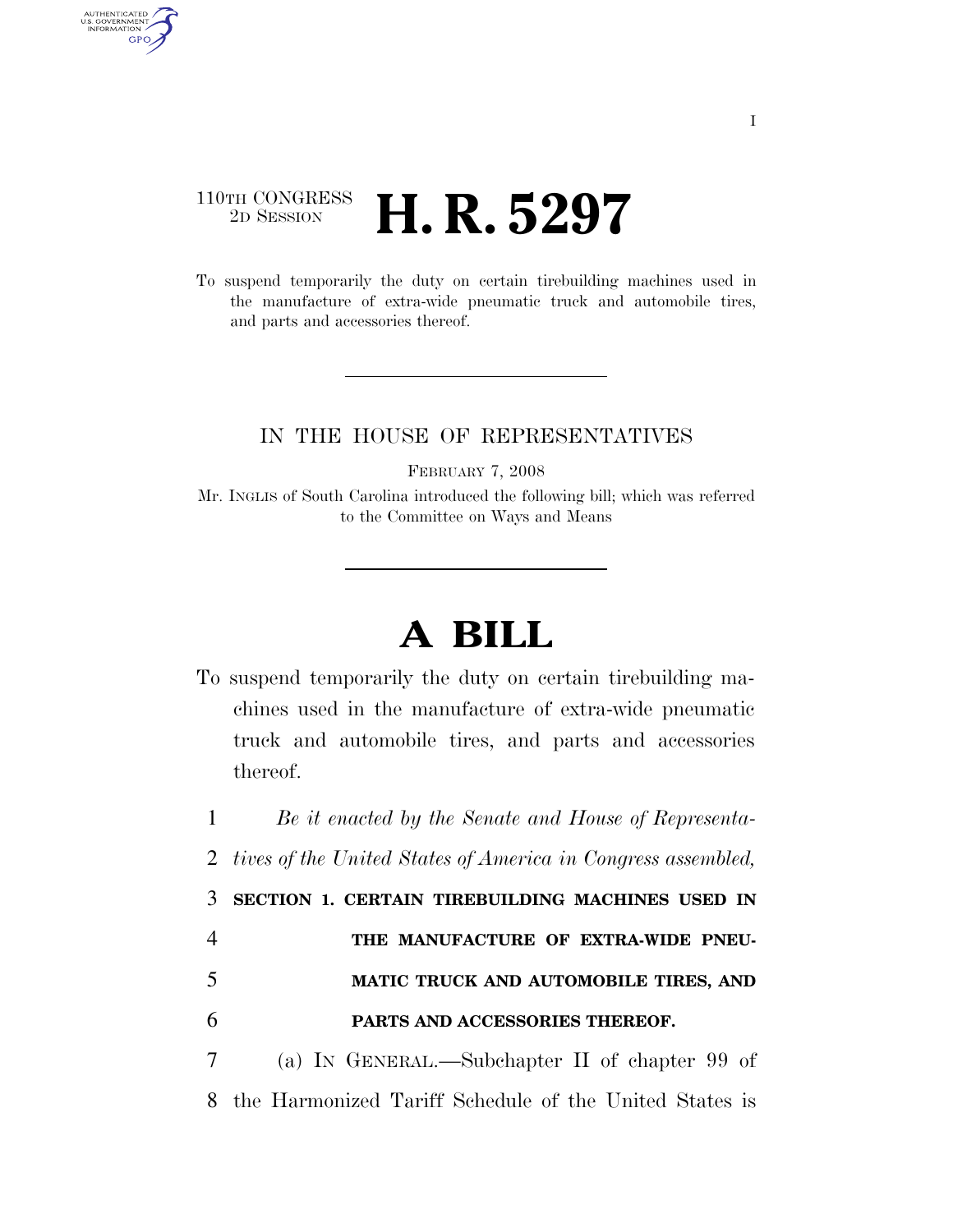1 amended by inserting in numerical sequence the following

## 2 new heading:

| $\epsilon$ | 9902.01.00 | Machines, including but not    |      |           |           |              |     |
|------------|------------|--------------------------------|------|-----------|-----------|--------------|-----|
|            |            | limited to post systems, feed- |      |           |           |              |     |
|            |            | er systems, reels, conveying   |      |           |           |              |     |
|            |            | equipment, and controlling     |      |           |           |              |     |
|            |            | machinery, of a kind used for  |      |           |           |              |     |
|            |            | building truck and auto-       |      |           |           |              |     |
|            |            | mobile tires, capable of pro-  |      |           |           |              |     |
|            |            | ducing tires having a tread    |      |           |           |              |     |
|            |            | width of more than 450 mm      |      |           |           |              |     |
|            |            | (provided for in subheading)   |      |           |           |              |     |
|            |            | $8477.51.00$ , and parts and   |      |           |           |              |     |
|            |            | accessories thereof            | Free | No change | No change | On or before |     |
|            |            |                                |      |           |           | 12/31/2011   | , , |

 (b) EFFECTIVE DATE.—The amendment made by subsection (a) applies to goods entered, or withdrawn from warehouse for consumption, on or after the 15th day after the date of the enactment of this Act.

 (c) RETROACTIVE APPLICATION.—Notwithstanding section 514 of the Tariff Act of 1930 (19 U.S.C. 1514) or any other provision of law, upon proper request filed with U.S. Customs and Border Protection before the 90th day after the date of the enactment of this Act, any entry, or withdrawal from warehouse for consumption, of any 13 good—

14 (1) that was made on or after January 1, 2008, 15 and before the 15th day after the date of the enact-16 ment of this Act; and

17 (2) with respect to which there would have no 18 duty if the amendment made by subsection (a) ap-19 plied to such entry or withdrawal,